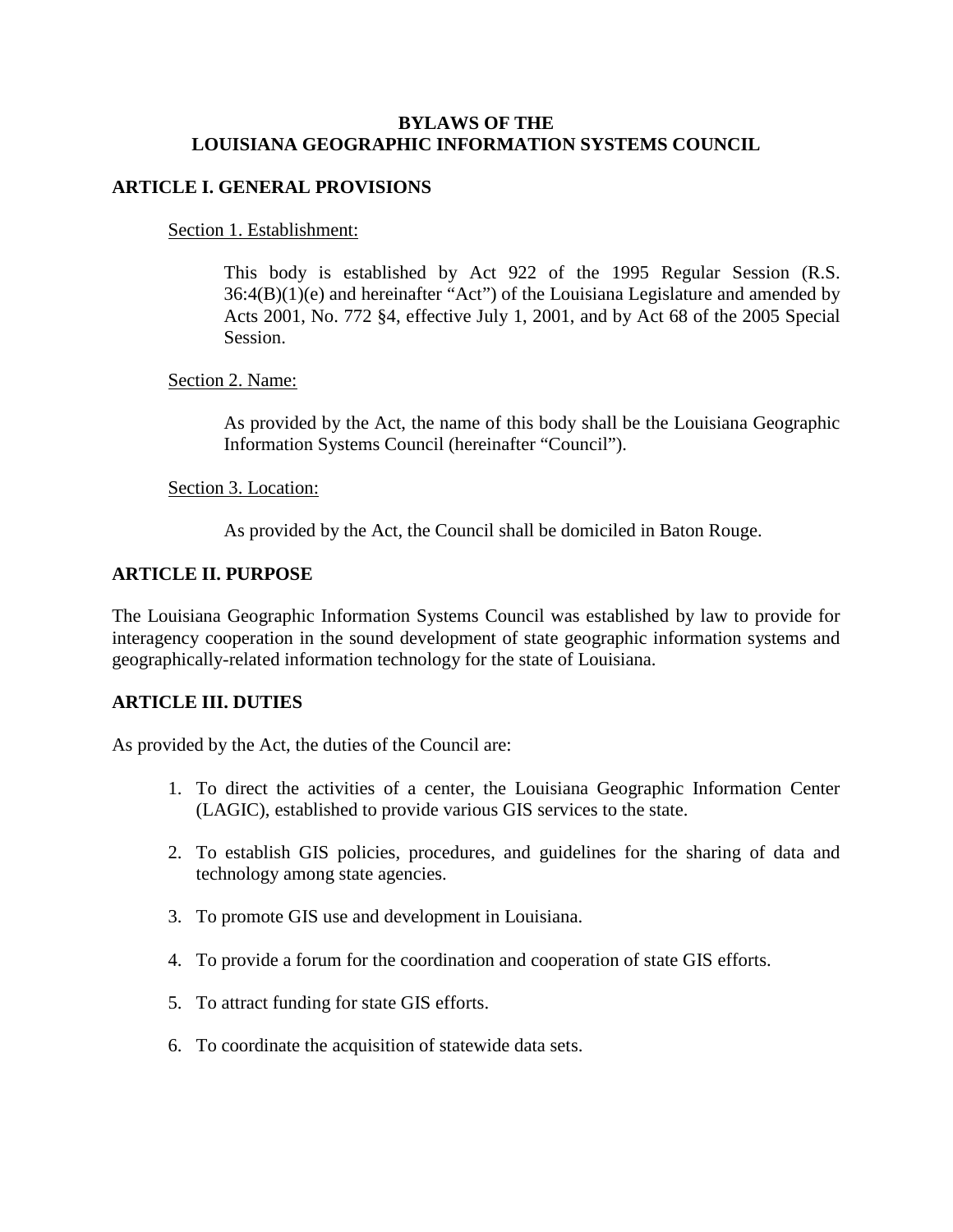- 7. To facilitate the establishment of an infrastructure for network communication and data exchange among state GIS users.
- 8. To advise state agencies on the acquisition and implementation of GIS and related activities.
- 9. To coordinate GIS activities in state government with the activities of the Louisiana Division of Administration, Office of Electronic Services.

### **ARTICLE IV. MEMBERSHIP**

#### Section 1. Initial Membership:

The initial membership shall consist of the representatives of the agencies and organizations as provided by the Act and as amended by Acts 2001, No. 772 §4, effective July 1, 2001.

#### Section 2. New Members:

Non-statutory members from an entity shall be added to or removed from the Council upon a positive vote of 2/3 of all the sitting members of the Council.

Non-statutory entities applying for membership in the LGISC shall undergo a review by the LGISC Membership Committee

### Section 3. Members and their Designees:

For the agencies listed in R.S.  $49:1053(C)(1) - (17)$ , the agency's appointing authority shall appoint a representative by letter to the Governor's Office of Boards and Commissions. The appointing authority shall also send a copy of the appointment letter to the Chair of the Louisiana GIS Council (with a copy to the former and the current representative).

For the entities listed in R.S.  $49:1053(C)(18) - (21)$ , an entity's nominating authority shall nominate three persons by letter to the Governor's Office of Boards and Commissions. The nominating authority shall also send a copy of the nominating letter to the Chair of the Louisiana GIS Council (with a copy to the former representative and the nominees). The Governor shall then appoint the representative for the entity from the list of nominees.

For entities who gain membership in accordance with R.S. 49:1053(D), such entity's appointing authority shall appoint a member by letter to the Governor's Office of Boards and Commissions. The appointing authority shall also send a copy of the appointment letter to the Chair of the Louisiana GIS Council (with a copy to the former and the current representative).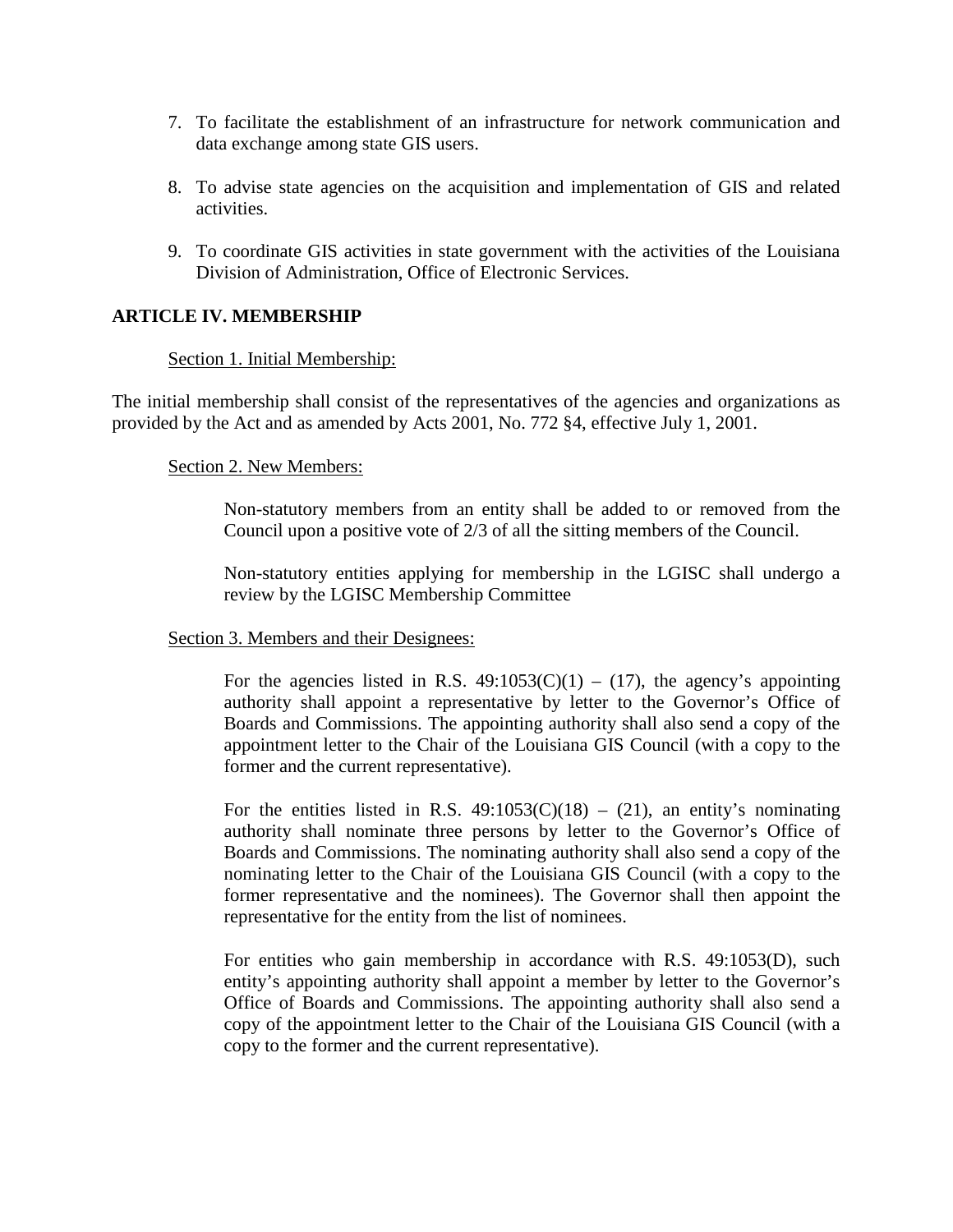Each representative may appoint a designee who shall have all the rights and privileges as a member of the council when acting in such capacity. Such designees shall be appointed by their respective representatives by a formal letter to the Louisiana GIS Council Chair that contains the designee's name, contact information, and evidence of familiarity with geospatial technology or concepts. No further support is needed for the appointment of designees.

Designees shall be appointed in conformance with the Code of Governmental Ethics, La. R.S. 42:1101, *et seq*.

#### **ARTICLE V. MEETINGS**

### Section 1. Conditions:

The Council shall meet at least once each quarter on a fixed day determined by the Council. Additional meetings may be called by the chairman or upon the request of at least one-fourth of the members.

As provided by the Act, a quorum shall consist of a majority of the sitting members of the Council.

Failing a quorum at a meeting the chairman may call the members present into a committee of the whole to consider business. Any action taken by a committee of the whole must be approved by the Council in a meeting with a quorum prior to its taking effect.

An agenda of the upcoming meeting and summary minutes of the last meeting shall be provided to members prior to the meeting.

Section 2. Voting:

Any item called to a vote is approved by the majority vote of the sitting Council or 2/3 of the members present, whichever is smaller.

Section 3. Conduct:

The latest edition of *Robert's Rules of Order* shall be used for the conduct of meetings unless in conflict with these bylaws. Reference to *Robert's* shall be made only upon the request of a Council member.

The public is invited to attend meetings of the Council and, until a vote is called on an issue, is encouraged to participate in the discussions of the Council. The Chair has the discretion to limit discussion whenever it is in furtherance of the orderly conduct of business and progress of the meeting.

All meetings shall be voice recorded and a summation provided to all members.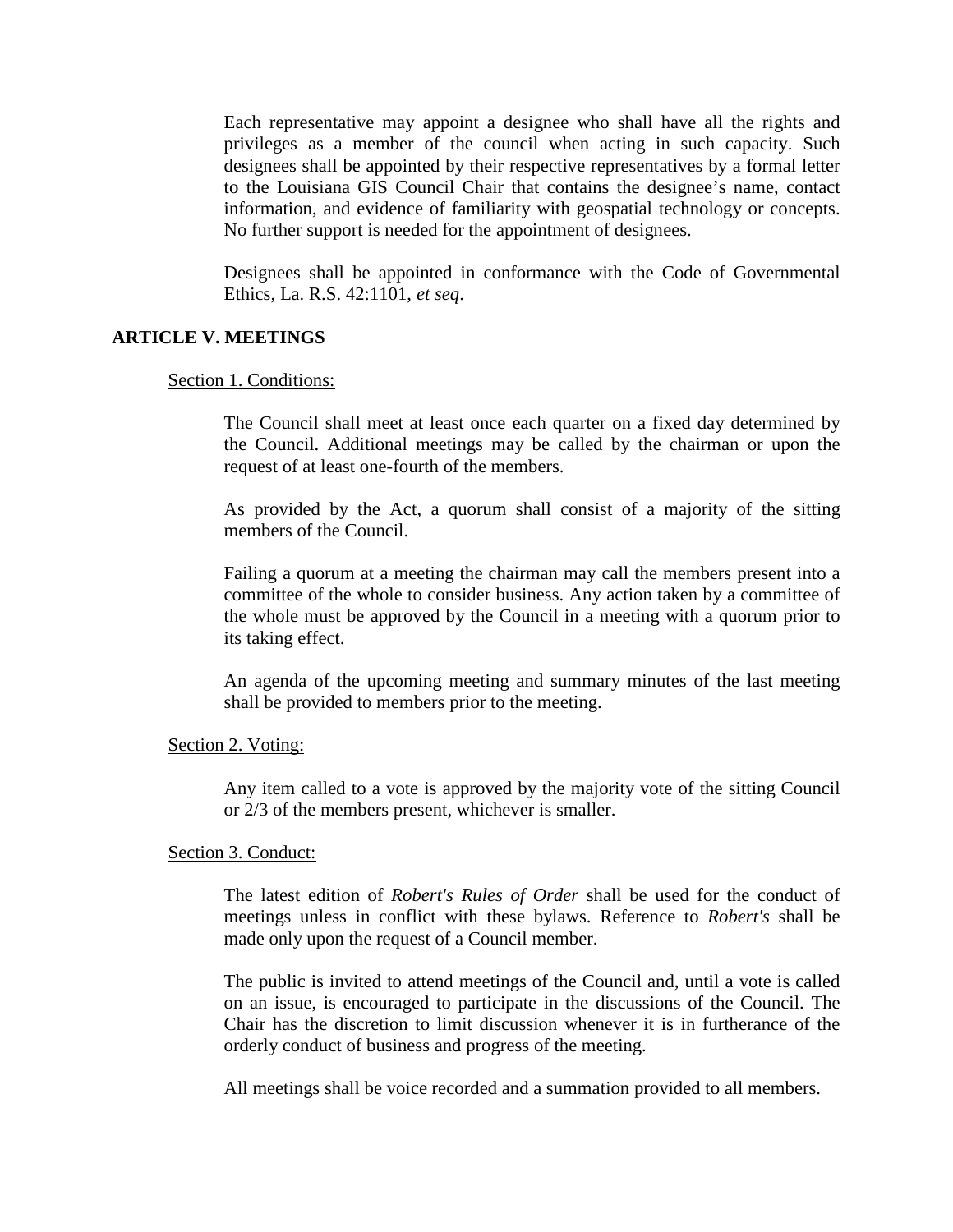#### Section 4. Council Correspondence:

All Council correspondence, written on Council letterhead, that involves a statement of policy, statement of position, or request for action shall require the approval of the majority of the Council. In addition, all Council correspondence, written on Council letterhead, that involves a statement of policy, statement of position, or request for action shall require the signature of an officer (Chair or Vice Chair) of the Council. All official correspondence will be written on Council letterhead.

In extraordinary cases of emergency, Council correspondence written on Council letterhead, that involves a statement of policy, statement of position, or request for action may be issued upon a vote of a majority of the Council's Executive Committee.

# **ARTICLE VI. OFFICERS**

In addition to the election of a Chair (as required by the Act), the Council shall elect a Vice Chair to serve in the absence of the Chair. Officers' terms shall be one year. Officers are not restricted from reelection. Officers cannot serve more than two consecutive terms in any one officer position. In the event that a Chair is unable to complete his or her term, the Vice Chair shall ascend to the vacant Chair position. In that event or in the event that the Vice Chair is unable to complete his or her term, a new Vice Chair shall be nominated and elected pursuant to the rules herein. In the event that the Chair and Vice Chair are unable to attend a scheduled Council meeting then the Director of LAGIC will temporarily perform those duties.

The offices of Chair and Vice Chair are open to all members and their designees who are authorized to vote by their appointing authority.

# **ARTICLE VII. COMMITTEES**

Standing or special committees may be established by the Chair or by direction of the Council. Chairs of committees so established may be appointed by the Chair of the Council or by a majority vote of the Council. The size and membership of such committees shall be established by a majority vote of the Council.

An executive committee, composed of the present Chair and Vice Chair, three past Chairs of the Council, the Director of the Office of Electronic Services, the Director of LAGIC, and any other member designated by the Chair will provide advice and assistance to the sitting Chair.

Reports of committees to the Council shall be approved by a majority of the members of the committee. Minority reports may be presented to the Council by any member of a committee.

The Louisiana Open Meetings Law, La. R.S. 42:4.1, *et seq*., and the Louisiana Public Records Law, La. R.S. 44:1, *et seq*., do not provide for the creation of recordings of committee meetings. Thus, it will be in the discretion of each committee chair as to whether to create such recordings.